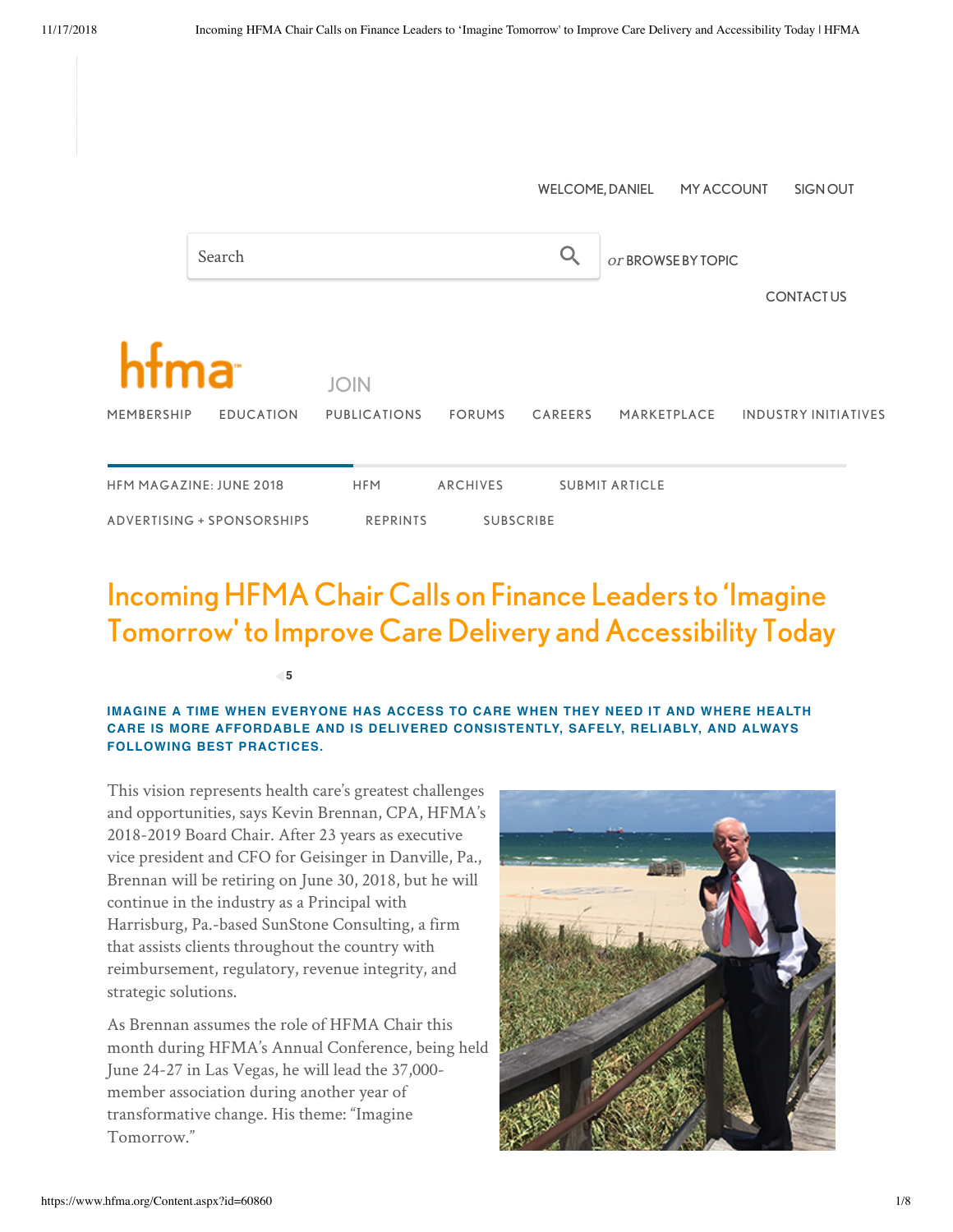#### 11/17/2018 Incoming HFMA Chair Calls on Finance Leaders to 'Imagine Tomorrow' to Improve Care Delivery and Accessibility Today | HFMA

In an interview with hfm, Brennan talked about his goals for his year as HFMA Chair, his career at Geisinger, his family, the power of teamwork, and the need for innovations in care and business processes.

### Emphasis on Innovation

"I am a big believer in the benefits of innovation," Brennan says. Healthcare leaders must take risks that are focused on improving care delivery while achieving better outcomes and lower costs.

In 2016, Geisinger launched an innovative concept called ProvenExperience that granted refunds to patients who were dissatisfied with their care. The goal of the initiative was to remedy service gaps in the patient and member experiences through process improvements and to make amends for shortcomings in customer or clinical services. As part of the program, Geisinger coupled the initiative with an app that facilitates requests for discounts on self-pay balances. The Washington Post described this program as "the most unexpected hospital billing development ever."

Geisinger's portfolio of ProvenCare models essentially represent a commitment to consistent, safe, and reliable best practices, often requiring innovations in care delivery and collaboration among many disciplines. "Reengineering of care has represented a great opportunity to eliminate unjustified variations while increasing quality, reducing costs, and improving the patient experience," Brennan says.

Imagine tomorrow, Brennan poses, where longitudinal health data are linked with genetic sequenced data, leading to innovations in patient care processes. Geisinger's MyCode initiative is one such endeavor for us to watch and emulate. Mining the robust data stored in our electronic health record with advances in science and leveraging our data analytic capabilities are steps to creating an exciting opportunity for us to improve care to individuals, families, and entire communities.

While today's healthcare environment is experimenting with everything from new payment models to innovative technological tools, one of the challenges we face is in scaling our innovations more broadly for more rapid adoption and gaining a return on investment. "Many times, organizations are finding the rapidity of change an impediment to adoption," Brennan says. "Some of the innovations that were identified and discussed five or six years ago are still relevant today—for example, patient transparency and chronic disease best practices."

Although technological innovations in clinical care often attract headlines, the administrative innovations also have a tremendous impact on the ability to create new efficiencies and better use of analytics. Brennan believes HFMA members serve a tremendously important role in improving health care today and in the future.

To that end, he encourages healthcare finance professionals to take time to "imagine tomorrow."

"I hope that folks are confident, hopeful, and optimistic, believing that we can all do more by working together and using the innovative spirit of America to design a system of care that provides greater access, delivers more reliable best practices, and does it in a way that is more affordable," Brennan says.

"Improving health care long term will require hard work and team collaboration," Brennan says. "The innovations that HFMA members envision for their organizations should be shared and tested with internal and external teams. In doing so, together, we can make health care better for ourselves, our organizations, and for our communities."

# A Career Taking Shape

Growing up in a row house in Philadelphia with Irish immigrant parents, Brennan witnessed firsthand the importance of having a strong work ethic and in preparing for one's future.

For Brennan, it was his older brother who influenced his decision to major in accounting at LaSalle University in Philadelphia. Upon graduation, Brennan accepted a job with the Pennsylvania Department of the Auditor General, focusing on healthcare cost report auditing.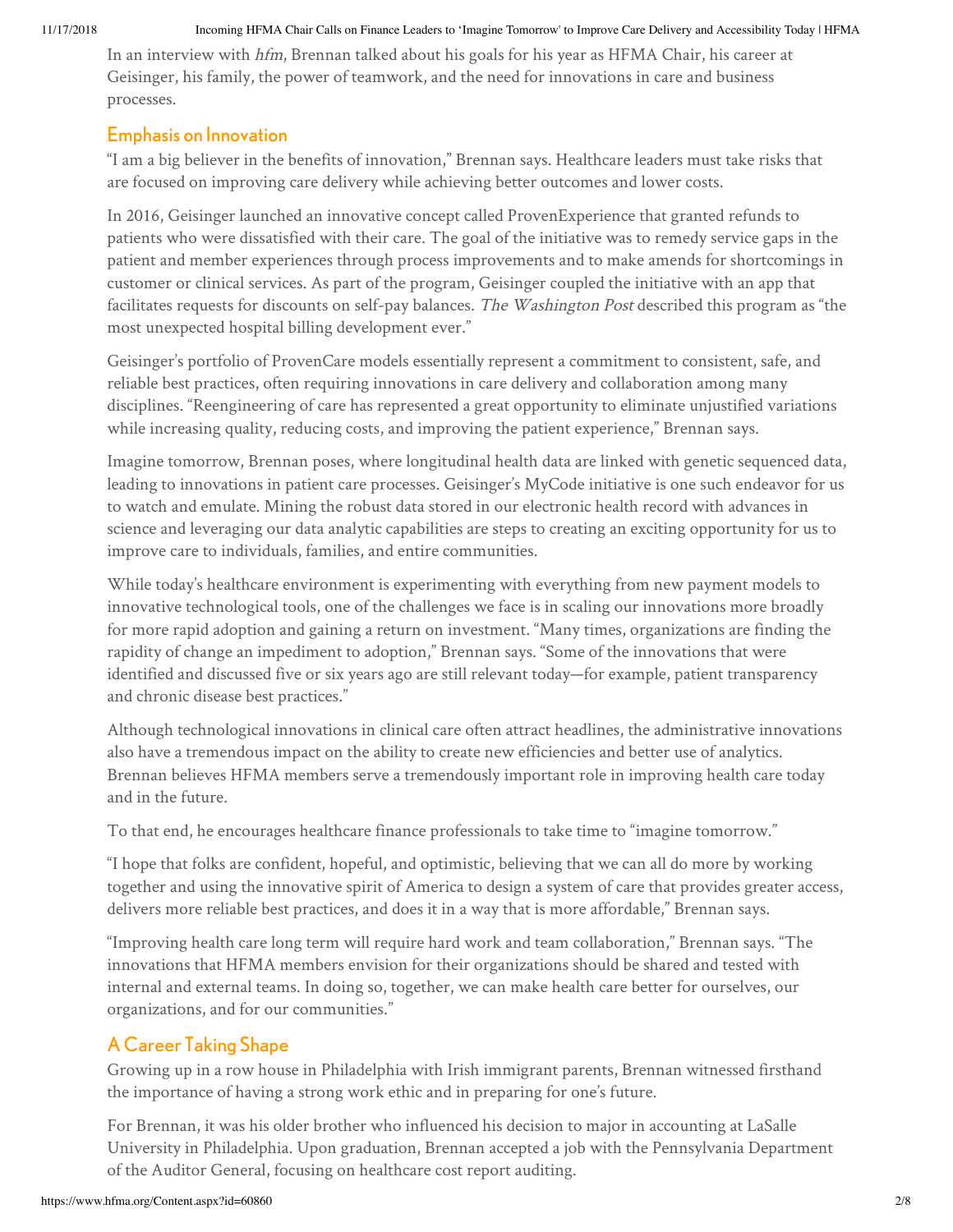

"Entrusted with significant audit responsibilities at a young age, all of which counted as qualifying experience for becoming a CPA, was a great way to start my career," he says. After just a few years in the field, Brennan was promoted and given the opportunity to manage 30 auditors over a territory covering one quarter of Pennsylvania.

Having become a CPA, Brennan pursued a professional goal and accepted a position as assistant controller at the prestigious Children's Hospital of

Philadelphia. "It was a great opportunity to build on my reimbursement experience, develop cost accounting skills, and learn the operating intricacies of an academic health and research organization."

"Cost reimbursement was the dominant method used in 1980, and becoming proficient with these skills was the secret to unlocking a career in financial management of healthcare organizations," he says. "However, I came to believe that cost reimbursement was doomed, so I took a major risk and pursued a 'better tomorrow' at an organization across the river—Saint Michael's Medical Center in Newark, New Jersey."

The year was 1981, and it was Brennan's first position as CFO. There, he had the rare opportunity to work on a new experimental all-payer reimbursement system that not only paid for a group of relevant services with a single payment (known as DRGs), but also included coverage for bad debts and charity care. It was an enormous challenge, but with the help of HFMA resources, Brennan was able to tackle the challenges with timely education, resources, and a forum to connect with others facing similar challenges. "Little did I know that three years later the federal government would adopt this model as the national reimbursement model, which continues to be used today," he says. "It was an all-payer experiment that lasted into the 1990s."

Brennan's work at Saint Michael's helped form his core belief in access for all and in a uniform approach to spreading the burden of uncompensated care across all payers. "This approach served as a 'safety net' for providers that may have otherwise gone out of business," he explained.

The burden of uncompensated care continues to be relevant in a wider national discussion about the unevenness of access to care between inner cities and suburban America. "In today's world, we have expanded Medicaid and initiated the Affordable Care Act, but we still have very few systems in the United States to try to deal with uncompensated care," Brennan says. "This will continue to be a topic in our national healthcare agenda."

Brennan moved to Geisinger in 1995. It was a \$500 million organization at that time, and has grown to a \$7 billion health system today, employing some 30,000 employees. Brennan will retire from Geisinger on June 30, 2018, after 23 years of service. He is the longest-serving CFO in Geisinger's 103-year history. As he contemplated his responsibilities as Chair of HFMA, and reflected on his lifelong professional relationships, he chose to join SunStone Consulting on July 1, 2018, a firm with great experience and similar core values.

"I am really proud of the teams that I have worked with over the years," Brennan says. "Together, we worked collaboratively, and I am honored to share in all our organizational accomplishments and in our growth and financial success, despite challenging times."

Brennan's innovative drive is focused on one core premise: Fundamentally, he wants to help reengineer healthcare delivery. It is a notion formed from his professional and personal experiences.

"When one of my grandchildren experienced an extended NICU stay and multiple surgeries, I witnessed the best medicine has to offer," says Brennan. "But at the same time, I experienced this nagging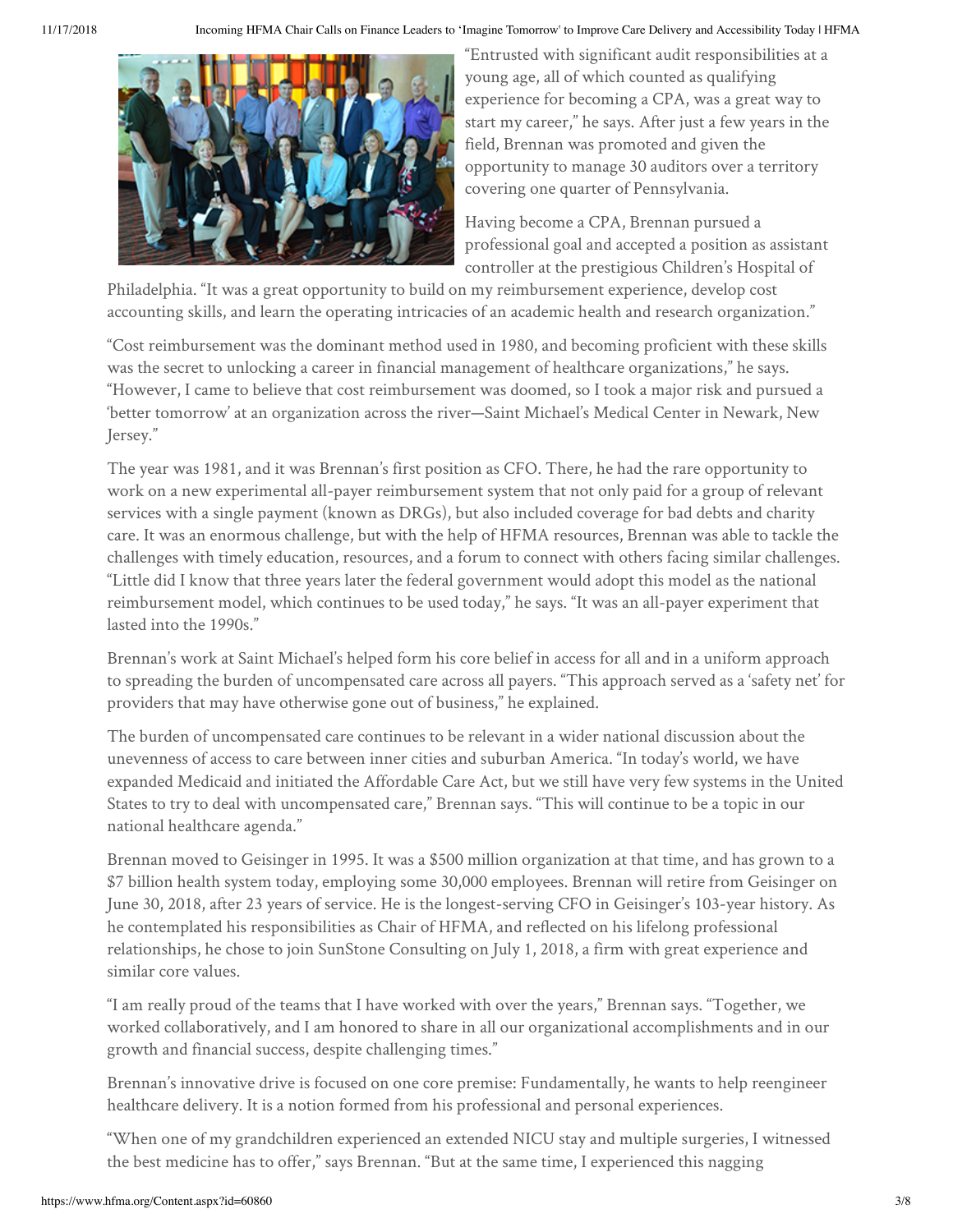uncertainty and questions about the overall care processes. I also reflected on my own leadership decision making about equipment replacement, staffing patterns, training, and team-based care practices. Suffice to say, we know all our organizations have ample opportunities to do better. That's why it's so important that we 'Imagine Tomorrow,' where our care coordination is better, where our science improves, where the technology advances, and where all our processes work together seamlessly to create a better patient experience."



## The Power of HFMA

Brennan's personal and professional vision influenced his theme as HFMA Chair. "HFMA members have an opportunity to influence and facilitate great change in health care," he says. "Additionally, HFMA has the opportunity to share and honor best practices and innovation and to create a rich network to help facilitate career and knowledge growth for healthcare finance professionals—from those who are just starting their career in healthcare finance to those who are more experienced."

HFMA has been part of Brennan's journey for nearly his entire career. He joined in 1981 after an invitation to speak at one of the chapter events. Because of his broad work locations, he became active at various chapter events in both Pennsylvania and New Jersey. The affiliation gave Brennan an opportunity to give back to his profession by leading discussions and committee meetings and volunteering on membership activity committees.

Brennan's work with HFMA at the national level grew from being a sponsor of the Patient Friendly Billing Task Force, which then led to another key HFMA initiative called the Price Transparency Task Force. He was also a member of HFMA's Large System CFO Council and served on the Principles and Practices Board.

Under Brennan's leadership, Geisinger has won the HFMA MAP Award 11 times—the only organization to earn this distinction every year since its inception. "It is just phenomenal, an independent recognition demonstrating that while Geisinger is an organization known for its clinical innovations, we are just as proud of and focused on the successes we can achieve relative to our administrative innovations," he says.

"At Geisinger, we encouraged innovative approaches in the revenue cycle area with support for transparency, automation, standardization, and consumer engagement, but most of all, team-based best practices," he says. "We believed that these were all areas that state-of-the-art, large health systems should be committed to doing."



Brennan believes HFMA needs to showcase and honor such innovative professionals and organizations. It not only shows other members what can be done, but also offers guidance on how to emulate and scale such efforts.

"A dozen years ago when we started HFMA's Patient Friendly Billing Task Force, we knew there was nothing 'friendly' about billing practices," Brennan says. "It is my hope that we will continue the quest to continually improve our patient communications, promoting engagement and transparency in the process," he says.